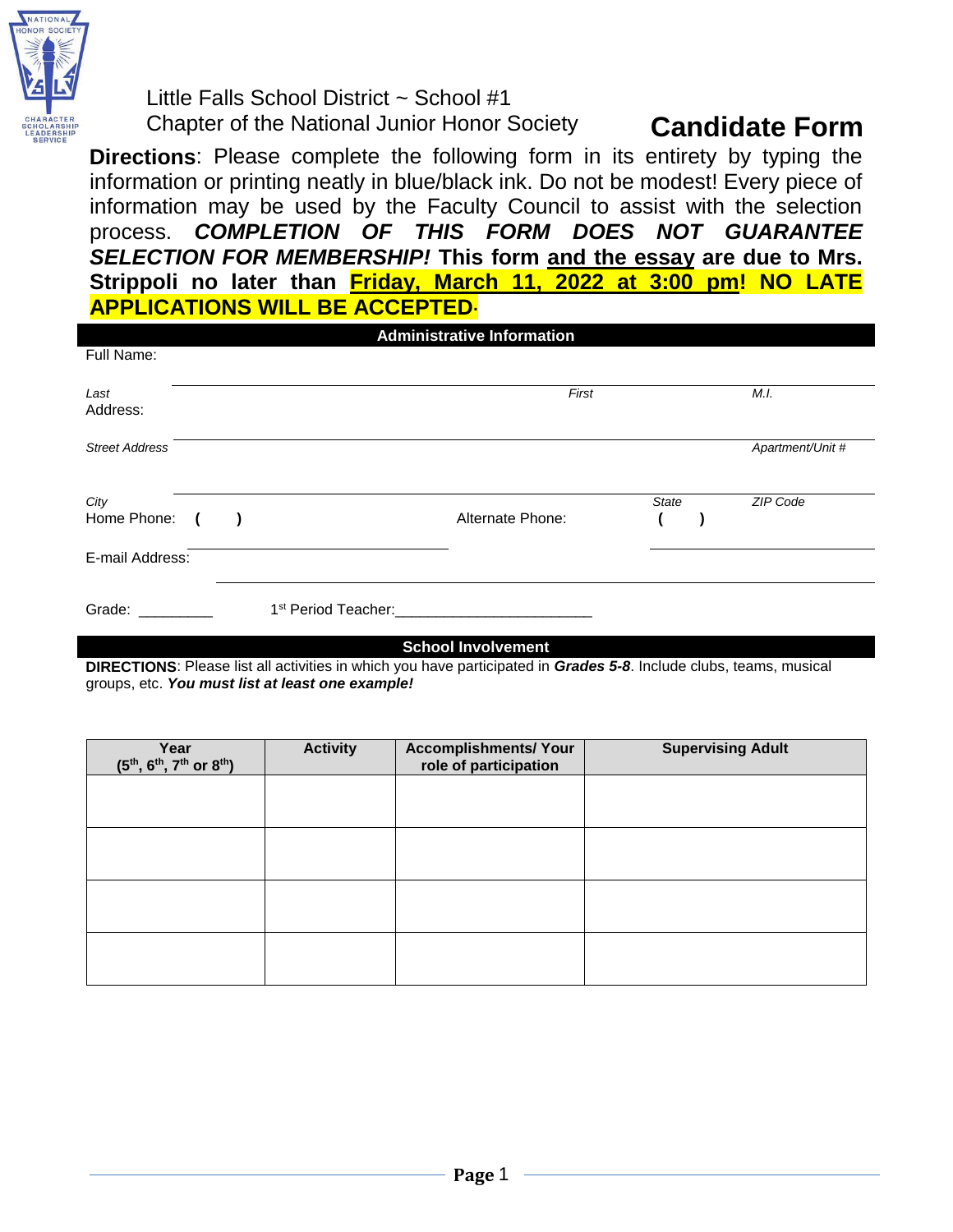#### **Leadership Positions**

**DIRECTIONS**: Please list all elected or appointed leadership positions you have held in *Grades 5-8*, the community, or at work. Only those positions in which you were directly responsible for directing or motivating others should be included. For example, elected student council, club officer; team captain; coaching; newspaper editor; or community group leader, etc. *You must list at least one example!*

| Year<br>$(5^{th}, 6^{th}, 7^{th}$ or $8^{th})$ | <b>Leadership Position</b> | <b>Activity/Organization</b> | <b>Supervising Adult</b> |
|------------------------------------------------|----------------------------|------------------------------|--------------------------|
|                                                |                            |                              |                          |

### **Community Service Activities**

**DIRECTIONS**: Please list all community service activities in which you have participated in and note any major accomplishments for each. These should be any activities outside of school in which you have participated in for the betterment of your community. For example: church groups, clubs sponsored outside the school, activities done through Boy/Girl Scouts, volunteer groups, or other community organizations, etc. *You must list at least one example!*

| Year                                          | <b>Community Service Activity</b> | <b>Accomplishments</b> | <b>Supervising Adult</b> |
|-----------------------------------------------|-----------------------------------|------------------------|--------------------------|
| $(5^{th}, 6^{th}, 7^{th} \text{ or } 8^{th})$ |                                   |                        |                          |

#### **Other Accomplishments**

**DIRECTIONS**: Please list any accomplishments or awards you received in school or within outside organizations or groups. **Year (5th, 6th, 7th or 8th) Group or Organization Award received Supervising Adult**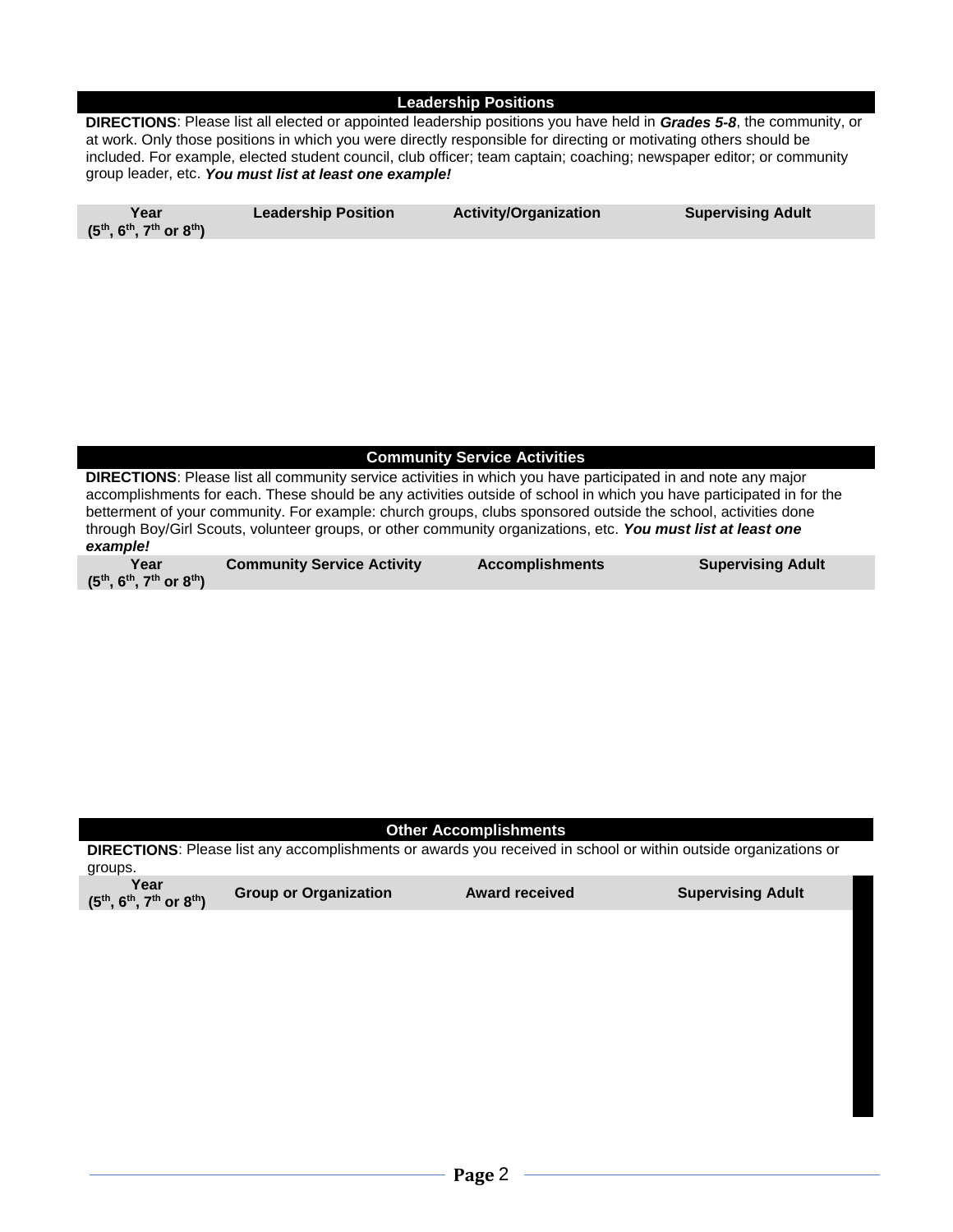#### **Other Information**

**DIRECTIONS**: Please list any other relevant information you wish to share with the Faculty Council that may be meaningful in assisting them in making their decision regarding your membership.

### **Disciplinary History**

| Have you received detention and/or in school suspension within the last two years?<br>NO 1<br>Yes |
|---------------------------------------------------------------------------------------------------|
|---------------------------------------------------------------------------------------------------|

If you answered *yes*, please explain **why** you received detention and/or in school suspension and explain what you have learned from this experience.

#### **Essay**

**DIRECTIONS**: Please answer the following prompt completely. Your response must be typed, double-spaced, and use 12-point font. Your essay should be no more than two typed pages in length. **You need to share your document with Mrs. Strippoli through the Google Drive, as well as, hand in a printed out copy of your essay.**

#### **PROMPT**:

(1) Select one of the activities you listed on this form that you believe had the most significant impact. Then write a well-developed essay on how this activity exemplifies (demonstrates) one or more of the following qualities: scholarship, leadership, character, citizenship and/or service to your school and/or community.

*As you write your response remember to*: Organize your ideas logically and effectively. Include specific details from your own experience that clearly develops your response. Edit your response for standard grammar and language usage.